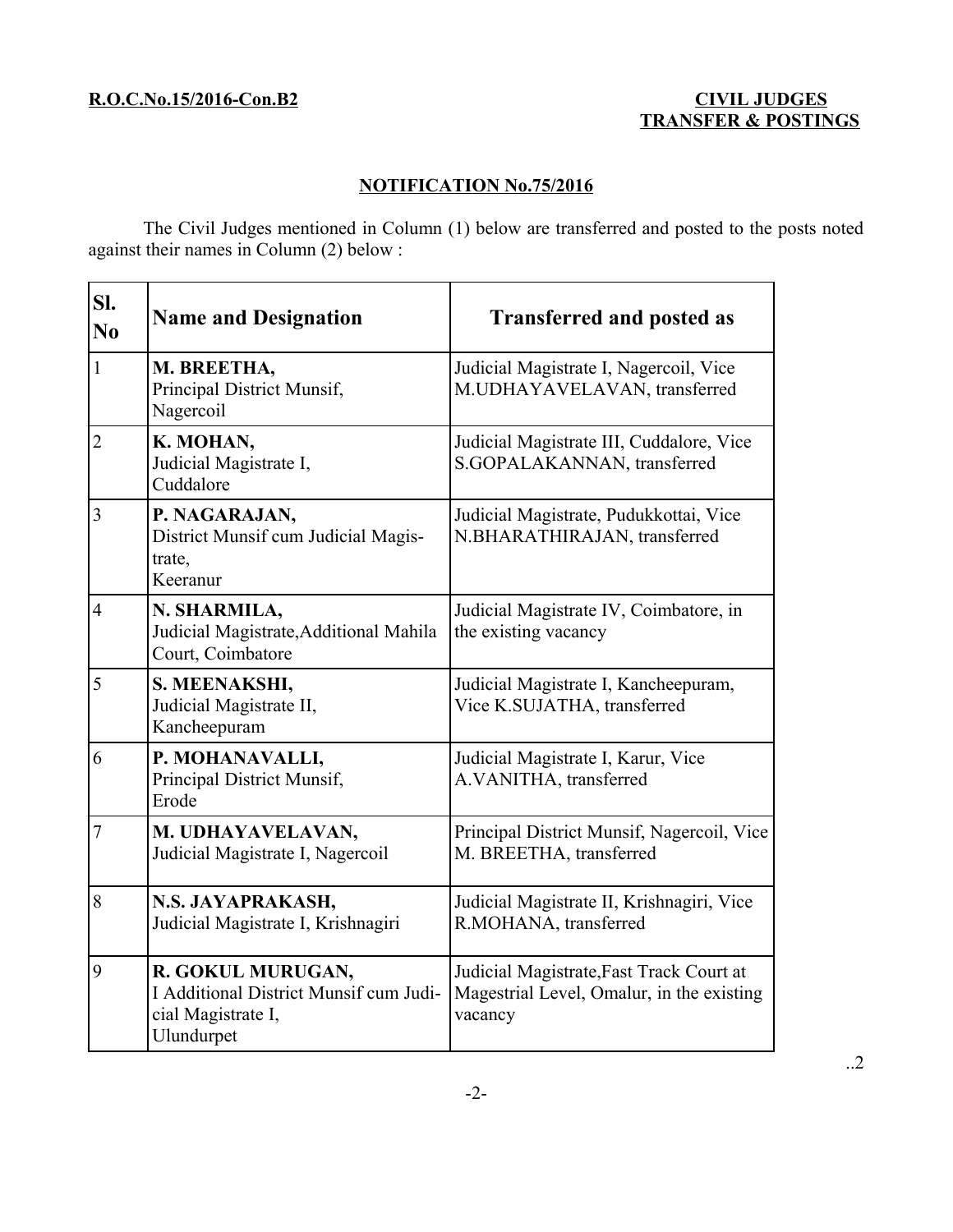| SI.<br>N <sub>0</sub> | <b>Name and Designation</b>                                                                                                      | <b>Transferred and posted as</b>                                                                            |
|-----------------------|----------------------------------------------------------------------------------------------------------------------------------|-------------------------------------------------------------------------------------------------------------|
| 10                    | K. SIVASAKTHIVEL KANNAN,<br>I Additional District Munsif,<br>Erode                                                               | Principal District Munsif, Erode, Vice P.-<br>MOHANAVALLI, transferred                                      |
| 11                    | SENTHIL KUMAR RAJAVEL,<br>District Munsif.<br>Uthagamandalam                                                                     | Judicial Magistrate, Uthagamandalam,<br>Vice S. SANTHANAKUMAR, trans-<br>ferred                             |
| 12                    | P. GOWDHAMAN,<br>Special Judicial Magistrate, Special<br>Court for Exclusive Trial of Land<br>Grabbing Cases,<br>Tiruchirappalli | Judicial Magistrate I, Tiruchirappalli,<br>Vice L.SHAKILA, transferred                                      |
| 13                    | K. INBAKARTHICK,<br>Judicial Magistrate,<br>Paramakudi                                                                           | Judicial Magistrate I, Ramanathapuram,<br>Vice M.ALIMA, transferred                                         |
| 14                    | N. RAJALAKSHMI,<br>District Munsif,<br>Devakottai                                                                                | Assistant Editor- I, Tamil Law Journal,<br>Principal Bench of Madras High Court, in<br>the existing vacancy |
| 15                    | A. BISMITHA,<br>Judicial Magistrate II,<br>Tirunelveli                                                                           | Judicial Magistrate V, Tirunelveli, Vice<br>T.PITCHAIRAJAN, transferred                                     |
| 16                    | C. VEDIYAPPAN,<br>Principal District Munsif,<br>Virudhachalam                                                                    | II Additional District Munsif, Bhavani, in<br>the existing vacancy                                          |
| 17                    | R. MOHANA,<br>Judicial Magistrate II,<br>Krishnagiri                                                                             | Judicial Magistrate I, Krishnagiri, Vice<br>N.S.JAYAPRAKASH, transferred                                    |
| 18                    | L. SHAKILA,<br>Judicial Magistrate I,<br>Tiruchirappalli                                                                         | Judicial Magistrate VI, Tiruchirappalli,<br>Vice S.PRASAD, transferred                                      |
| 19                    | ANITHA ANAND,<br>Judicial Magistrate, Fast Track Court<br>at Magisterial Level,<br>Ambattur                                      | Judicial Magistrate, Ambattur, Vice<br>K.R.KANNAN, transferred                                              |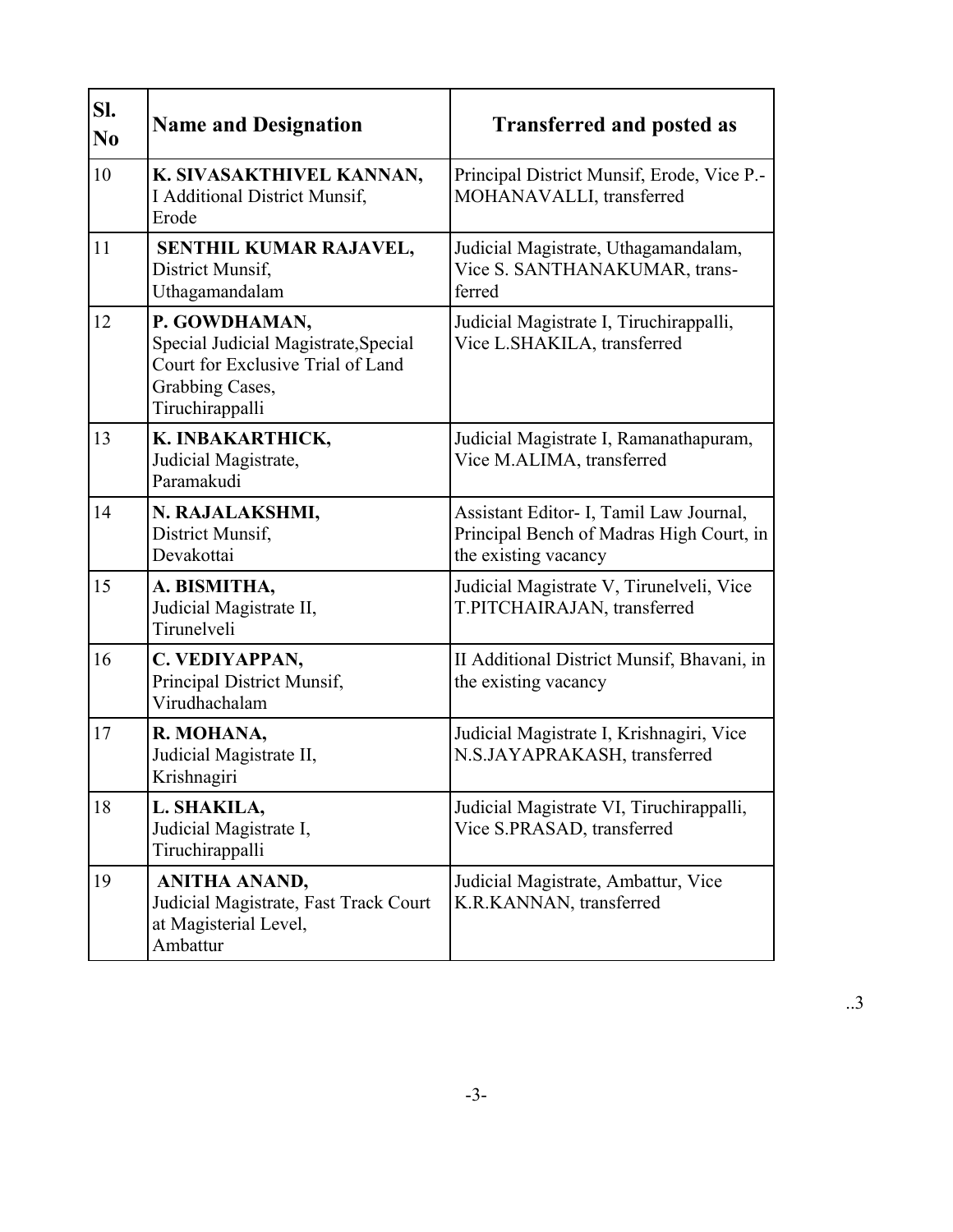| SI.<br>N <sub>0</sub> | <b>Name and Designation</b>                                                                        | <b>Transferred and posted as</b>                                                                               |
|-----------------------|----------------------------------------------------------------------------------------------------|----------------------------------------------------------------------------------------------------------------|
| 20                    | H. MOHAMED ANSARI,<br><b>II Additional District Munsif,</b><br>Erode                               | I Additional District Munsif, Erode, Vice<br>K.SIVASAKTHIVEL KANNAN, trans-<br>ferred                          |
| 21                    | <b>C. SURESH KUMAR,</b><br>Additional District Munsif cum Judi-<br>cial Magistrate,<br>Manamadurai | Principal District Munsif, Manamadurai,<br>Vice R.RAJAMAHESWAR, transferred                                    |
| 22                    | M. SHUNMUGAVEL RAJ,<br>Judicial Magistrate,<br>Mudhukulathur                                       | Judicial Magistrate, Fast Track Court at<br>Magisterial Level, Dharmapuri, in the ex-<br>isting vacancy        |
| 23                    | <b>S. ANNAMALAI</b><br><b>Additional District Munsif,</b><br>Thoothukudi                           | Judicial Magistrate I, Thoothukudi, Vice<br>K.ROSE KALA, transferred                                           |
| 24                    | S. MUMTAJ,<br>Judicial Magistrate II,<br>Villupuram                                                | Judicial Magistrate I, Villupuram, Vice<br>M.VIGNESH PRABHU, transferred                                       |
| 25                    | S. JEEVA PANDIAN,<br>Judicial Magistrate II,<br>Dharmapuri                                         | Judicial Magistrate I, Dharmapuri, Vice<br>P.ALLI, transferred                                                 |
| 26                    | K.R. KANNAN,<br>Judicial Magistrate, Ambattur                                                      | District Munsif cum Judicial Magistrate,<br>Denkanikottai, in the existing vacancy                             |
| 27                    | R. RAJAMAHESWAR,<br>Principal District Munsif,<br>Manamadurai                                      | <b>Additional District Munsif cum Judicial</b><br>Magistrate, Manamadurai, Vice<br>C.SURESH KUMAR, transferred |
| 28                    | <b>T. PITCHAIRAJAN</b><br>Judicial Magistrate V,<br>Tirunelveli                                    | Judicial Magistrate II, Tirunelveli, Vice<br>A.BISMITHA, transferred                                           |
| 29                    | M. VIGNESH PRABHU,<br>Judicial Magistrate I,<br>Villupuram                                         | Judicial Magistrate II, Villupuram, Vice<br>S.MUMTAJ, transferred                                              |
| 30                    | S. SANTHANAKUMAR,<br>Judicial Magistrate,<br>Uthagamandalam                                        | District Munsif, Uthagamandalam, Vice<br>SENTHIL KUMAR RAJAVEL, trans-<br>ferred                               |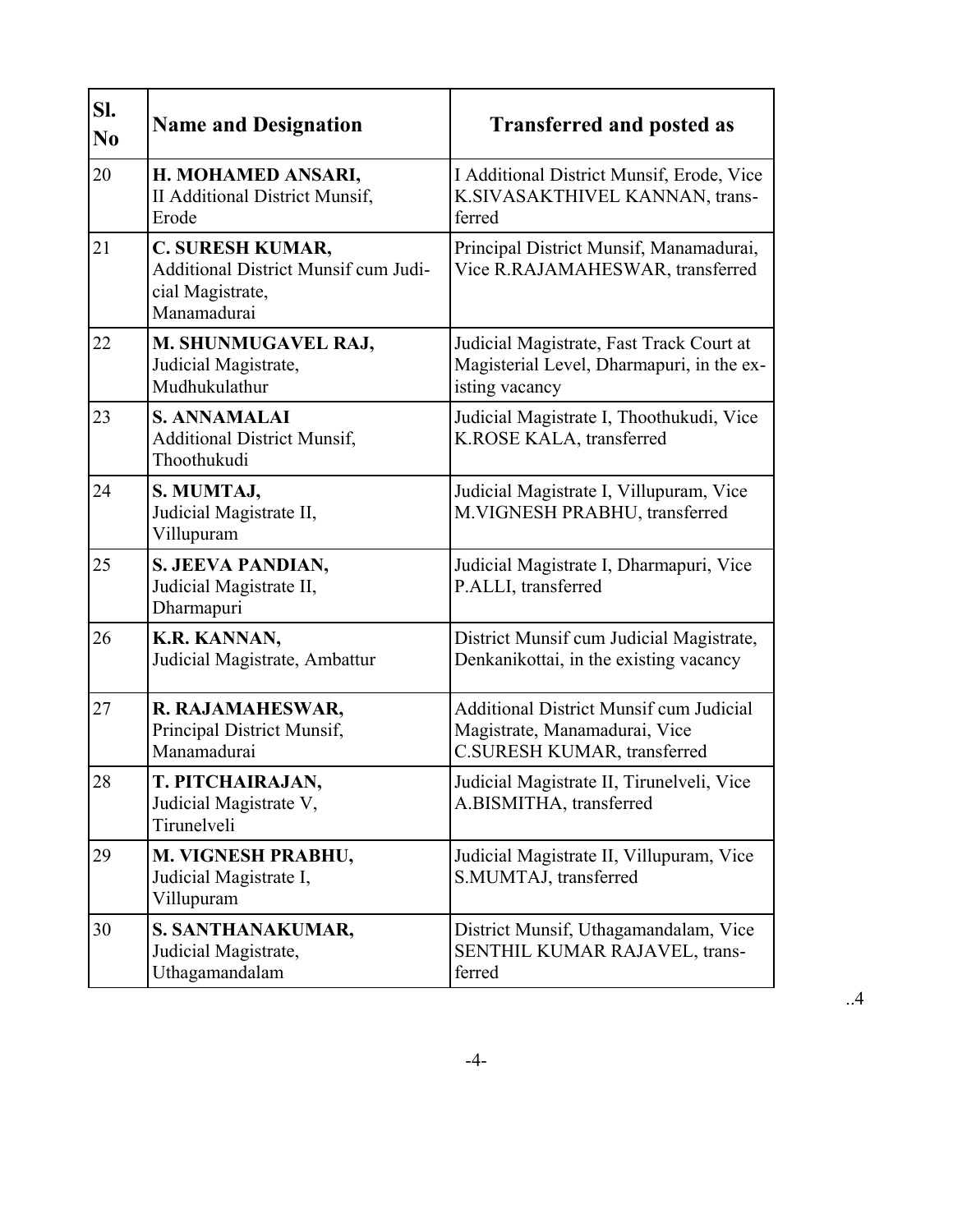| SI.<br>N <sub>0</sub> | <b>Name and Designation</b>                                                            | <b>Transferred and posted as</b>                                                                           |
|-----------------------|----------------------------------------------------------------------------------------|------------------------------------------------------------------------------------------------------------|
| 31                    | S. PRASAD,<br>Judicial Magistrate VI,<br>Tiruchirappalli                               | Judicial Magistrate, Paramakudi, Vice<br>K.INBAKARTHICK, transferred                                       |
| 32                    | K. SUJATHA,<br>Judicial Magistrate I,<br>Kancheepuram                                  | Judicial Magistrate II, Kancheepuram,<br>Vice S. MEENAKSHI, transferred                                    |
| 33                    | K.R. PADMA KUMARI,<br>District Munsif cum Judicial Magis-<br>trate,<br>Vedasandur      | District Munsif cum Judicial Magistrate,<br>Vilathikulam, Vice B. SOUNDHARYA,<br>transferred               |
| 34                    | <b>B. SOUNDHARYA,</b><br>District Munsif cum Judicial Magis-<br>trate,<br>Vilathikulam | Judicial Magistrate, Fast Track Court at<br>Magisterial Level, Ambattur, Vice<br>ANITHA ANAND, transferred |
| 35                    | P. ALLI,<br>Judicial Magistrate I,<br>Dharmapuri                                       | Judicial Magistrate II, Dharmapuri, Vice<br>S.JEEVA PANDIAN, transferred                                   |
| 36                    | RAJA S RAMYA,<br>Judicial Magistrate,<br>Sankarankovil                                 | Judicial Magistrate II, Nagercoil, Vice<br>A.MUTHU ESAKKI, transferred                                     |
| 37                    | A. VANITHA,<br>Judicial Magistrate I,<br>Karur                                         | II Additional District Munsif, Erode, Vice<br>H. MOHAMED ANSARI, transferred                               |
| 38                    | A. MUTHU ESAKKI,<br>Judicial Magistrate II,<br>Nagercoil                               | District Munsif cum Judicial Magistrate,<br>Vedasandur, Vice K.R. PADMA KU-<br>MARI, transferred           |
| 39                    | N. BHARATHIRAJAN,<br>Judicial Magistrate,<br>Pudukkottai                               | District Munsif cum Judicial Magistrate,<br>Keeranur, Vice P. NAGARAJAN, trans-<br>ferred                  |
| 40                    | M. ALIMA,<br>Judicial Magistrate I,<br>Ramanathapuram                                  | I Additional District Munsif, Nagercoil,<br>Vice R. TAMILARASI, transferred                                |
| 41                    | S. GOPALAKANNAN,<br>Judicial Magistrate III,<br>Cuddalore                              | Judicial Magistrate I, Cuddalore, Vice K.-<br>MOHAN, transferred                                           |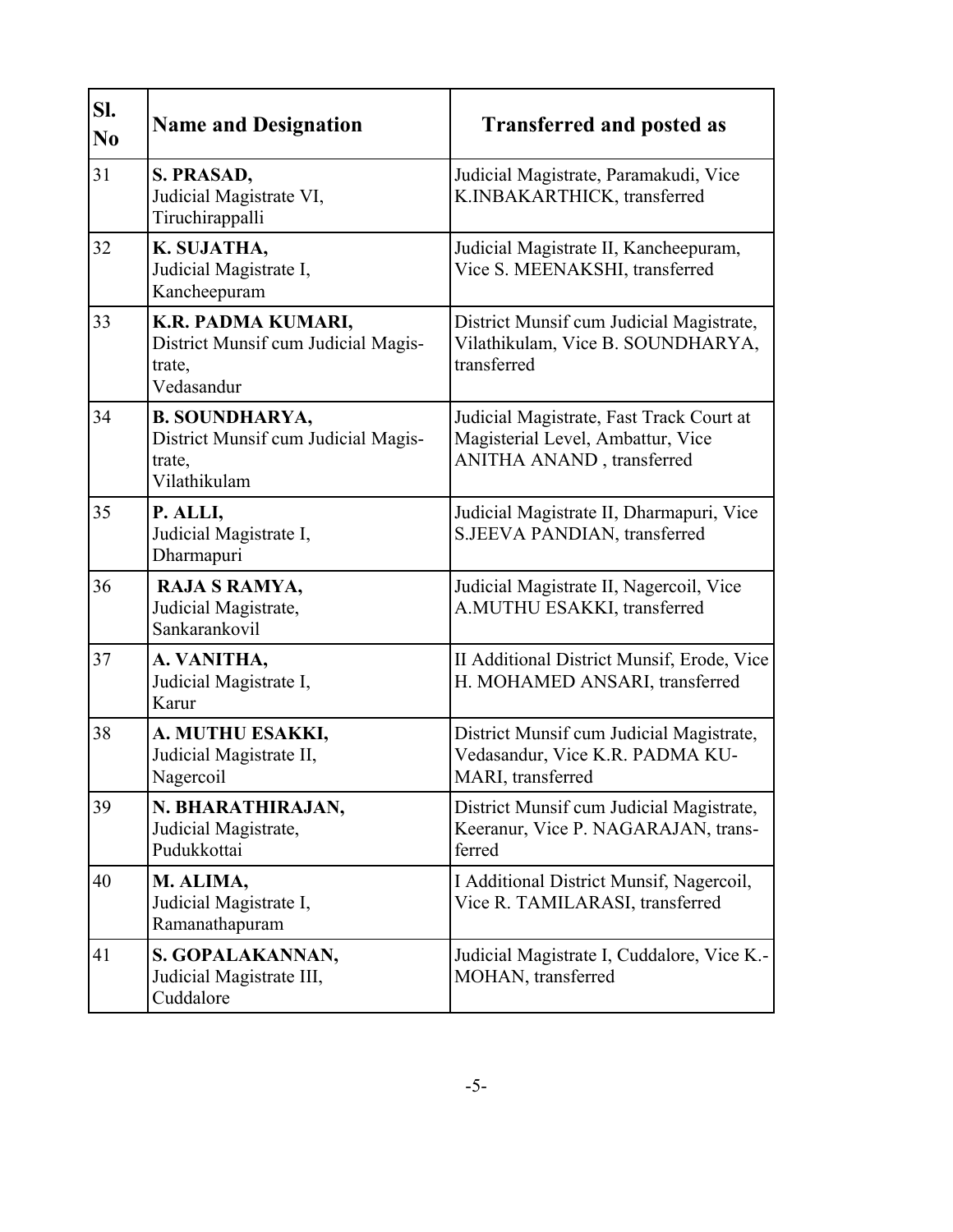| SI.<br>$\overline{\bf No}$ | <b>Name and Designation</b>                                  | <b>Transferred and posted as</b>                                          |
|----------------------------|--------------------------------------------------------------|---------------------------------------------------------------------------|
| 42                         | K. ROSE KALA,<br>Judicial Magistrate I,<br>Thoothukudi       | Additional District Munsif, Thoothukudi,<br>Vice S.ANNAMALAI, transferred |
| 43                         | R. TAMILARASI,<br>I Additional District Munsif,<br>Nagercoil | II Additional District Munsif, Nagercoil,<br>in the existing vacancy      |

**HIGH COURT, MADRAS Sd./-T.RAVINDRAN**<br> **DATED:06.06.2016 REGISTRAR GENEE** 

# **REGISTRAR GENERAL**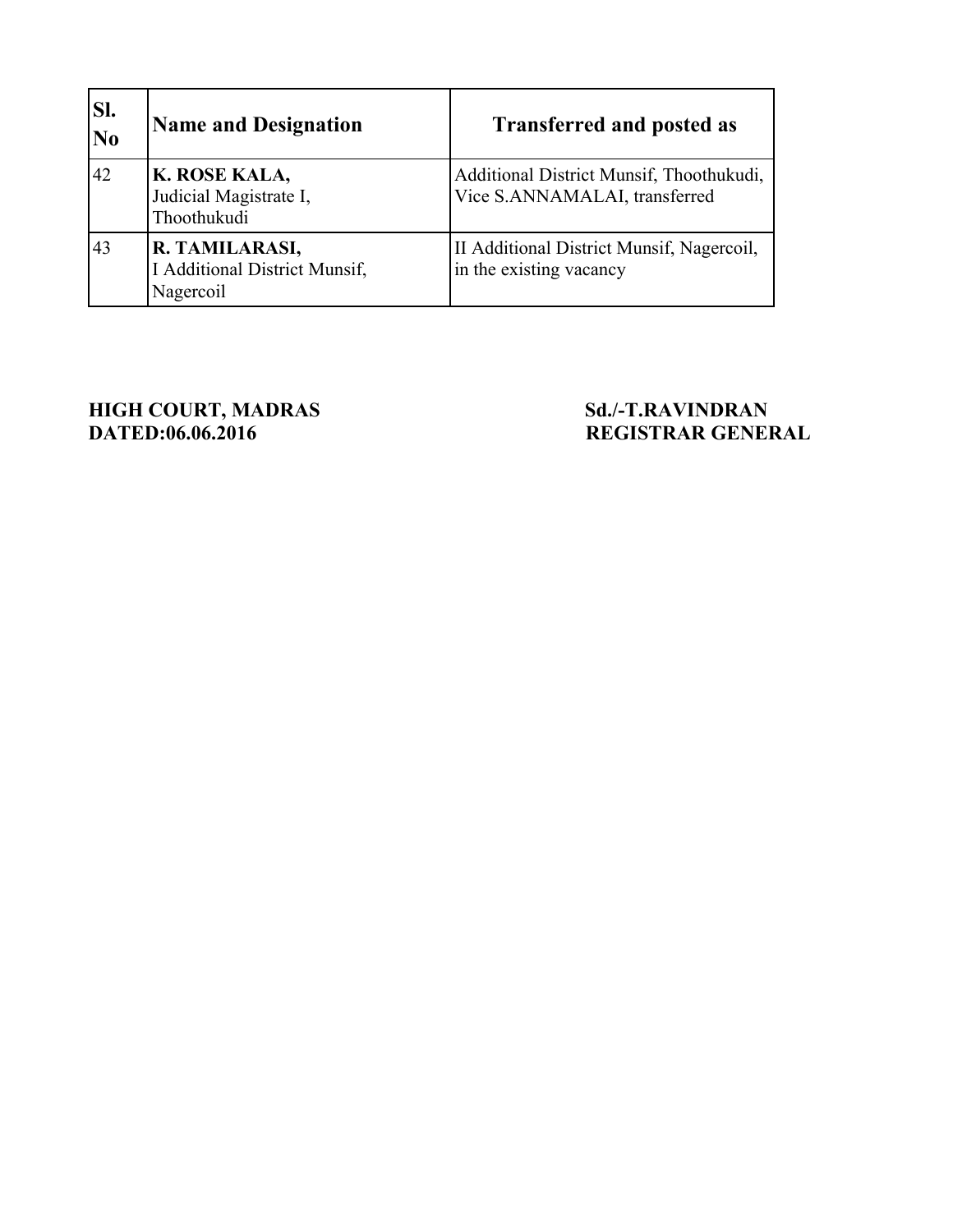#### **R.O.C.No.15/2016-Con.B2**

### **OFFICIAL MEMORANDUM**

Sub: Courts and Judges –Civil Judges - Transfer and Postings – Notification issued - Joining instructions - Issued.

Ref: High Court's Notification No. 75/ 2016, dated :06.06.2016

**I**

.............

The Civil Judges, who have been transferred and posted in the High Court's Notification cited above, are required to hand over charge of their respective posts to any one of the nearest Principal District Munsif / District Munsif / Additional District Munsif / Judicial Magistrate / District Munsifcum-Judicial Magistrate, as the case may be, immediately and take charge of their respective new posts immediately, without availing full joining time.

The Officers who have been transferred and posted, in the same station in which they are now functioning, are required to take charge of their respective new posts, on the same day after handing over charge of their respective posts, to their successors, as the case may be.

The Officers who relieve the Officers under transfer, are required to hold full additional charge of the additional posts, until the successors take charge or until further orders, as the case may be.

#### **II**

Tmt.N.Rajalakshmi, District Munsif, Sivaganga, who has been transferred and posted in the High Court's Notification cited above, is required to hand over charge of her post to the nearest Judicial Magistrate / District Munsif/District Munsif-cum-Judicial Magistrate, as the case may be, immediately and take charge of the post of Assistant Editor-I, High Court, Madras from Thiru.C.B.Vedagiri, Assistant Editor-II, High Court, Madras, who is holding full additional charge of the post of Assistant Editor-I, High Court, Madras, immediately without availing full joining time. On taking charge of the post of Assistant Editor-I, High Court, Madras. She is also required to hold full additional charge of the post of Assistant Editor-II, High Court, Madras, until further orders.